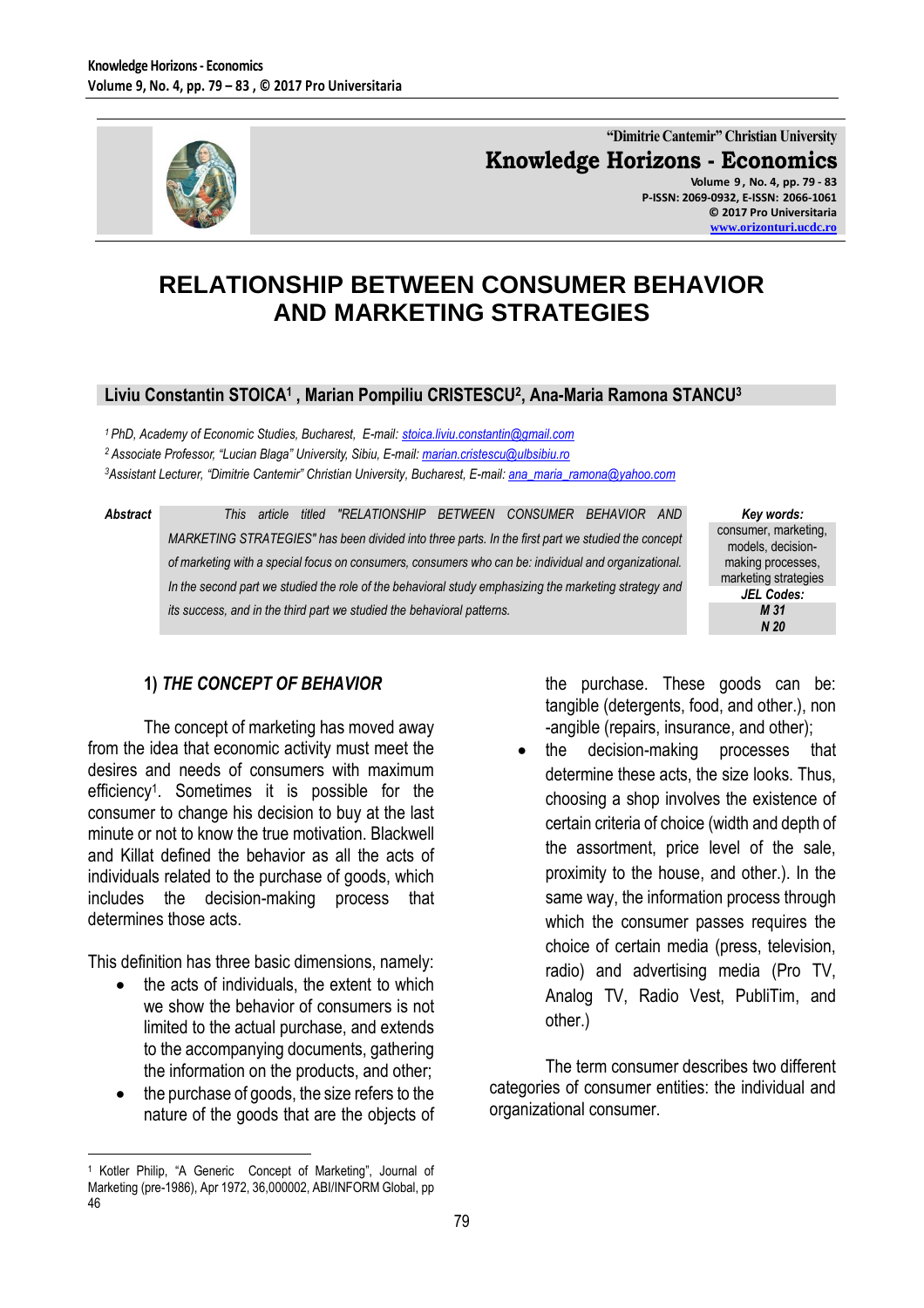The individual consumer purchases goods and services for his own use (shoes, soap) for household use (edible oil, vinegar) for a family member (baby sweets) to give gifts to others (a bouquet of flowers, a bottle of wine, a book).

Organizational consumers are either productive enterprises or non-profit organizations, institutions and other. that buy products (raw materials and consumables) and services for their operation and the realization of their own object of activity. The term consumer describes two different categories of consumer entities: the individual and organizational consumer.

#### **2) Role of behavioral study**

In order to achieve effective marketing, people involved in finding answers need to complete their entrepreneurial insights with a concrete appreciation of the subtleties and complexities of the buyer's behavior.

Understanding consumer behavior plays an important role in marketing practice, as it can be used to answer key questions in the formulation of strategies and marketing tactics. Thus, the behavior can also be understood by strategies formulated by tracking the answer to several questions such as "who are the consumers of the product? »

For example, in a November survey by Daedalus on a sample of 1596 urban subjects aged over 14, it was noted that 46.2% bought a perfume for their personal use in the last 12 months, and women are the ones who buy more than men, 49.6% and 42.4% respectively; "Why is the product consumed?" Beyond buying for its own use, perfume is often bought to be a gift. Thus, in the last 12 months, 40.7% of interviewees have bought a perfume to make a gift.

Perfume as a gift attracts to a greater extent young people aged between 14 and 34 and to a lesser extent people over 55; "Where do consumers buy? "; "When consuming individuals? "; 'Under what conditions are the products bought? ». This results in an identification of potential consumers and a breakdown that will lead to market segmentation and the adoption of a marketing strategy. Also, strategies need to be adjusted to consumer preferences, and it is important to identify the motivations that have led to both positive and negative actions. In order to be the place of purchase, customers have to be analyzed by type of shops, then the attractiveness of a shopping center is estimated, identifying the reasons that lead

them to attend a store in favor of another (ambiance, assortment sizes, sales prices, promptness of services).

 What happens in the mind of the consumer will affect the planning of the new marketing strategies and the evaluation of the existing ones.

The development of new marketing strategies is influenced in several ways:

- The marketing opportunity shows unsatisfied needs (the need for a higher resolution of the newspaper pages)
- new products are developed and positioned to meet these needs (Mavica from Sony)
- Successful positioning depends on consumer perceptions about the new product (the perception of Mavica as a total shooting system)
- Advertising strategy is based on the benefits of communication that consumers want (greater resolution and ease of viewing)
- media strategies are developed to ensure that messenger has reached the target segment (newspaper publishers)

The success of marketing strategies depends on the likelihood of consumers perceiving the brand, they see a brand as one that meets their needs, and as a result also determines whether the brand has succeeded in meeting their needs. Marketing strategies must be based on factors that influence consumer behavior.

Following the study of attitudes, managers can develop both an attitude and a change strategy. When attitude is favorable, it can be strengthened by marketing actions (advertising, public relations, personal sales, sponsorship).

Buying is a process, a succession of precursor and post-acquisition activities that encompass; influence purchasing decisions. All stages of the purchase are the interest of the marketing manager, which seeks to influence the awareness of the customer's requirements or wishes before purchasing the product. At the same time, all the research that comes out here can satisfy consumers, the components of the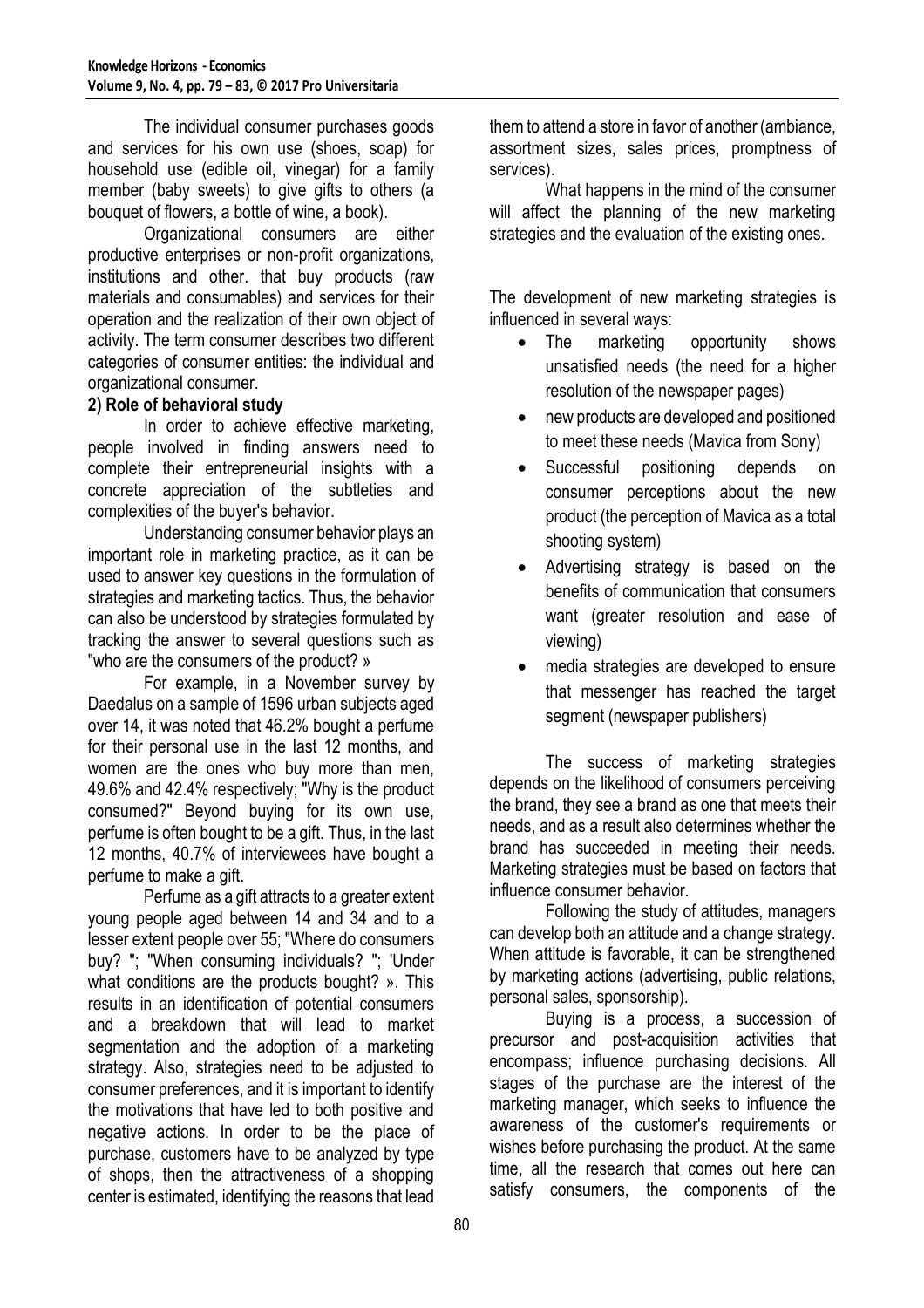purchase, and the consequences of consumption. All of this can outline patterns of buying and buying repeatedly. Marketing strategies have been sought, starting from the understanding of social factors; and psychological impacts on consumers' choices at each stage of this succession.

A more complex approach has attempted to organize disparate concepts of behavioral science, taking into account interactions between them as well as their separate effects, and making systematic models of human behavior. Such an approach is not limited to creating corrections on the factors that determine the buyer's choices.

The most widely accepted models of this kind describe the consumer as an information processor involved in:

- Receiving environmental data on the sensory path followed by interpretation, perception and according to experience, views of the goals, social status and personality structure;
- looking for additional information to clarify wishes, as well as evaluating competing brands to which they can satisfy in order to satisfy them;
- developing beliefs, buying intentions that in turn determine the choice of brand.

Therefore, the consumer is portrayed as an active collaborator of the marketing system, engaged in making significant beliefs and in their rational modification based on new information. He responds affectionately (by "I like" or "I do not like it") to each alternative, and finally clarifies his intention to buy his favorite brand.

Multilateral models described the individual consumer as an excessively rational information processor, but failed to provide explanations that would not be based on the fact that man would be compelled to engage in finding solutions to the problems he had It has. There is a weak link between the main determinants of attitudes and

 $\overline{a}$ 

purchasing intentions, on the one hand, and the purchasing decision itself, on the other. The situations that arise between expressing a purchase intention (for example, in the course of a market investigation in connection with the development of a new brand) and the opportunity to buy the new brand of the product (when it finally appears on the market) Determine the poor correlation between attitude and behavior. The analysis of the external environment, in which consumer behavior and patterns of similar behavior are maintained, leads to a more complete understanding of consumer decisions.

### *3) BEHAVIORAL MODELS*

Multiple approaches to consumer behavior and numerous resulting concepts have made it necessary to try to synthesize and synthesize them. This role has been assumed by numerous authors who have developed behavioral models. The models either address a side of behavior or partial patterns (Nicosia model - advertising message processing model, Bettman model - information processing model, Pavlov model - classic conditioning model, Fishbein model - attitude modeling model), or behavior in its entirety (models: Kotler, Howard, Seth, Engel, Kollat and Blackwell). A useful model is Kotler's basic model.

*The elementary pattern* of consumer behavior. It is a stimulus-response model that groups the components into five categories: marketing stimuli, determinant variables, responses or reactions, re-evaluation after purchase, and environmental influences<sup>2</sup>.

 *Marketing incentives* are the influences of companies' efforts to convince consumers to buy a product or brand or visit a store (examples of marketing stimuli: advertising message, sales price, product qualities)<sup>3</sup>.

*The determinant variables* are all internal, unobservable processes of consumer behavior. They include the elementary process, the filtering process and the decision-making process<sup>4</sup>.

Management, 22 (3), 2015, pp 329-339.

<sup>&</sup>lt;sup>2</sup> Tudor Edu, Iliuță Costel Negricea, Alexandru Ionescu, "CONSUMER BEHAVIOUR PATTERNS: IDENTIFYING BUYING MOTIVES FOR COOL DRINKS AMONGST SOUTH AFRICANS UNDER 35 YEARS OLD", Romanian Economic and Business Review – Vol. 8, No. 1, 2013, pp 73-91

<sup>3</sup> Elisa K. Chan, Robert J. Kwortnik Jr., Brian Wansink, "McHealthy: How Marketing Incentives InfluencevHealthy Food Choices", Cornell University School of Hotel Administration, 2017

<sup>4</sup> Melanie J. Randle, Sara Dolnicar, "The characteristics of potential environmental volunteers: implications for marketing communications", Australasian Journal of Environmental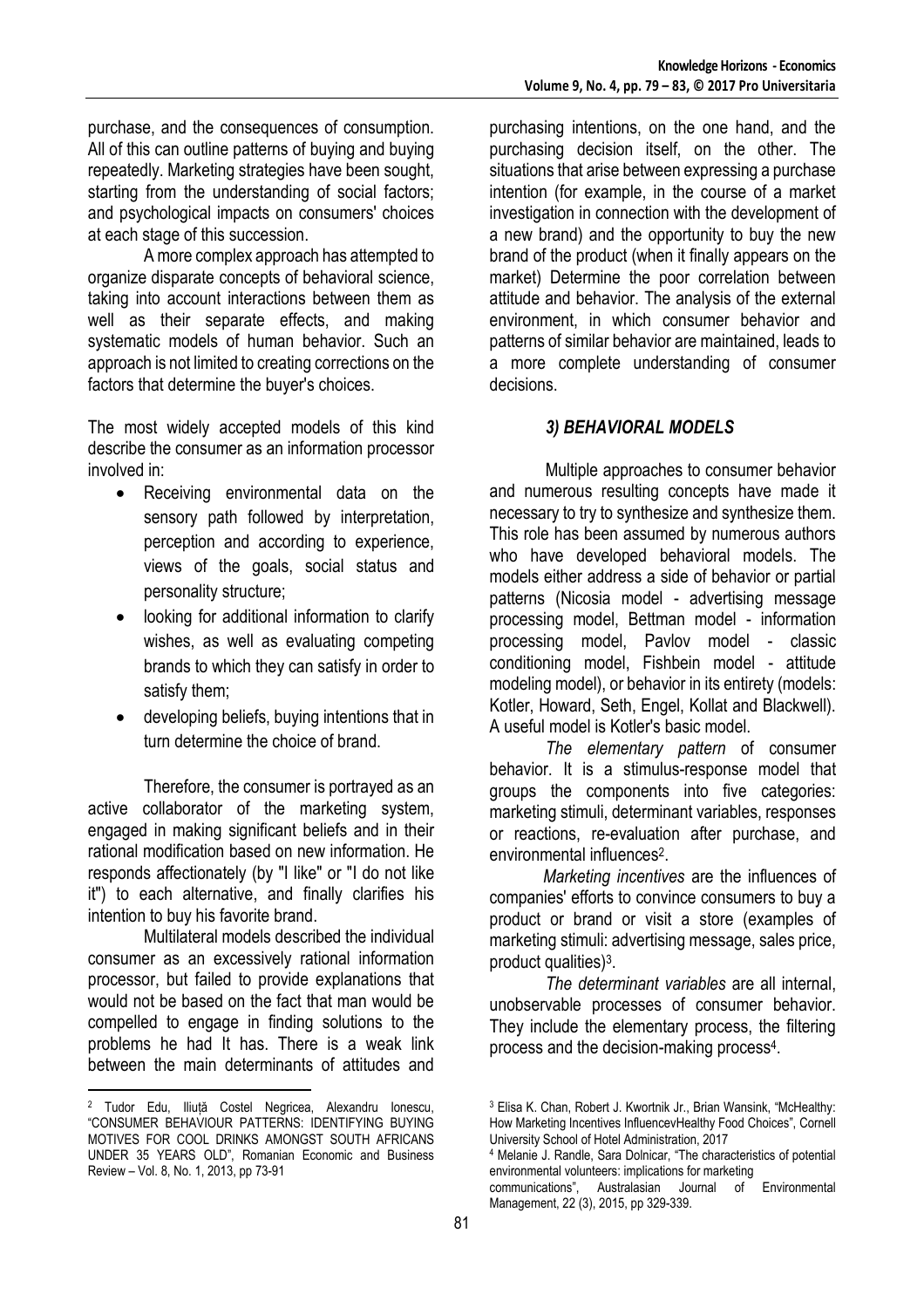*Elementary processes<sup>5</sup>* are the set of mechanisms that lead to a response, to a reaction from the consumer under the influence of external stimuli.

Elemental processes are:

- the perceptual process, the process in which the consumer registers information from his / her environment and interprets them using his / her own evaluation criteria.
- Information is the process by which the consumer chooses, processes and assimilates the basics of decision making.
- learning is the process of consumer habits, the socialization process of the consumer, highlighting the role of experience in making the purchasing decision

The filtering process allows the consumer to select a small number from the multitude existing alternatives. The attitudes that the consumer has created enable him to hierarchize alternatives and eliminate those in the lower positions.

The decision-making process involves several steps:

- Awareness of the consumption need, in which the consumer finds a distance between an ideal state, a desired state and a actual state, the purchase of the product with the purpose to reduce or cancel this distance
- Identifying alternatives involves establishing a decision-making system in which the assessment criteria are the determinant role, so the consumer will either use his or her mind to engage in a gathering of information from various sources (friends, neighbors, leaflets, brochures)

 $\overline{a}$ 

- The evaluation of the alternatives consists in confronting the alternatives of the attributes of each product, marks with evaluation criteria that are in fact the expectations of the consumer; the stage ends with forming the consumer's beliefs about the ability of one or more alternatives to meet its purchasing alternatives
- Purchasing intents are internal, unobservable responses that precede the actual purchase act.

*Responses* represent the set of consumer acts that constitute the visible differences in consumer decision-making processes. These acts can result in either choosing and visiting a store, or buying a product or brand.

*Reassessment* after purchase is to meet the expectations it has set before the election, with the results of brand consumption purchased. A favorable reassessment, ie compatibility between expectations and outcomes, will lead to a consolidation of the consumer's beliefs and attitudes, ultimately resulting in a rebate. Insatfaction, ie incompatibility between expectations and results, will result in the brand and the search for another brand<sup>6</sup>.

 *The influence of the environment* refers to the action of the elements that make up the consumer's external environment (culture, social class, reference group, family). These elements have the effect of stimulating the cause of not translating intentions into actual purchasing<sup>7</sup>.

## *4) CONCLUSIONS*

Following the study on the relationship between consumer and marketing, we noticed first of all that the concept of marketing is based on several dimensions. The second observation is that the marketing strategy is primarily influenced by the

<sup>5</sup> Kai Huotari, Juho Hamari, "A definition for gamification: anchoring gamification in the service marketing literature", [Electronic Markets,](https://link.springer.com/journal/12525)  February 2017, Volume 27, **Issue 1**, pp 21-31

<sup>&</sup>lt;sup>6</sup> Patrick Planing, "MEASURING CONSUMER INNOVATIVENESS:<br>AN EMPIRICAL RE-EVALUATION OF ROGER'S RE-EVALUATION

INNOVATIVENESS SCALE", International Journal of Sales, Retailing & Marketing, ISSN 2045-810X, Val 4, No 2, 2015, pp 86-97 <sup>7</sup> Michael T. Krush, Raj Agnihotri, Kevin J. Trainor, "A contingency model of marketing dashboards and their influence on marketing strategy implementation speed and market information management capability", European Journal of Marketing, ISSN: 0309-0566, 2016